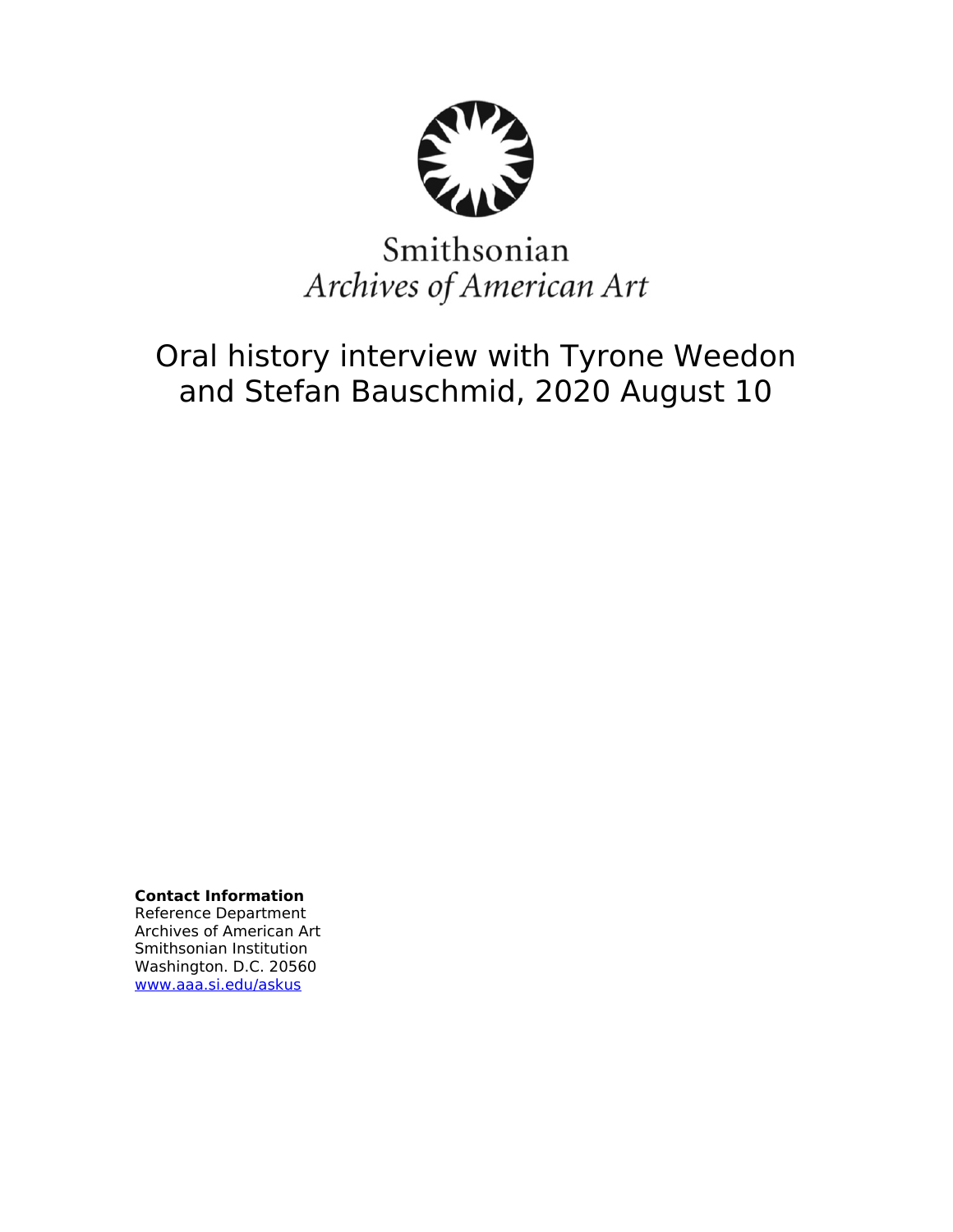## **Transcript**

### **Preface**

The following oral history transcript is the result of a recorded interview with Tyrone Weedon and Stefan Bauschmid on August 10, 2020. The interview took place from Weedon's home in Baltimore and Bauschmid's home in Washington, D.C., and was conducted by Ben Gillespie for the Archives of American Art, Smithsonian Institution. This interview is part of the Archives of American Art's Pandemic Oral History Project.

This transcript has been lightly edited for readability by the Archives of American Art. The reader should bear in mind that they are reading a transcript of spoken, rather than written, prose.

#### **Interview**

BEN GILLESPIE: This is Ben Gillespie, interviewing Tyrone Weedon, an artist at Make Studio at his home in Baltimore, and Stefan Bauschmid, Associate Director of Make Studio at his home in Washington, D.C. It is August 10th, 2020, and this is the Smithsonian Institution Archives of American Art Pandemic Project.

Tyrone, could you tell me a little bit about how your work and life have changed since March of this year?

TYRONE WEEDON: Uh, well, um, I remember the last time I go to Make Studio that, um, I did finish up the Toni—Toni Morrison piece, and I did during the, uh, the fashion show. And then, um, going to Massanutten with my family, uh, for my late mother's birthday. And then, came back from Massanutten, the pandemic begins, and my office, uh, at my job, is closed, but, um, I still contact with my boss. And, uh, staying home, it was—it's a little stressful. It's—it's hard sometimes. But I've got to learn to think positive.

BEN GILLESPIE: Do you find that you have more time for art at home? Or is that, um—how are you occupying your time at home?

TYRONE WEEDON: Well, it takes a—a lot to get used to it. And, um, I've been doing a lot of art at home. I've been, uh, drawing, just reading books, watching movies, uh, and everything.

BEN GILLESPIE: Have you found something especially compelling in—in 2020? Is there a—a subject matter that you've gravitated to?

TYRONE WEEDON: Well, mine's right now, for doing some Black Lives Matter pieces. I tried to draw all the victims that was, um, killed or shot by police officers. And, um, put everything on a sketch book. I tried to put them, as many as I can. I did use a big piece on the—on the artwork.

BEN GILLESPIE: Could you tell me a little bit about the collaboration, um, you made with Melanie Sanderson?

TYRONE WEEDON: Melanie Sandersons [sic]? Oh, man, I'm—I'm sorry. I for—I totally forgot. Could you, um, ask, um—

BEN GILLESPIE: The art therapy student at, um, at Notre Dame Maryland? We could ask Stefan about that, too.

TYRONE WEEDON: Yeah, you can ask Stefan. Yes.

STEFAN BAUSCHMID: So—so, I think, you know, um, I think it was about the—the collaboration with other artists. I think Iragi may have been part of it. And it was—I think it was a—you may have been in touch or worked on it with an art therapy student.

#### TYRONE WEEDON: Okay.

STEFAN BAUSCHMID: Which—that was her name. And so, you know, I think you were interviewed for a—a quote. Do you remember any of that? It would have been in the last few months. And then, your quote was being used in, like, a video. And then, like, I think Iragi made a—made a comment, and a couple of other folks. So that was—that's what you're being asked about. It was basically—I mean, that was sort of a collaboration.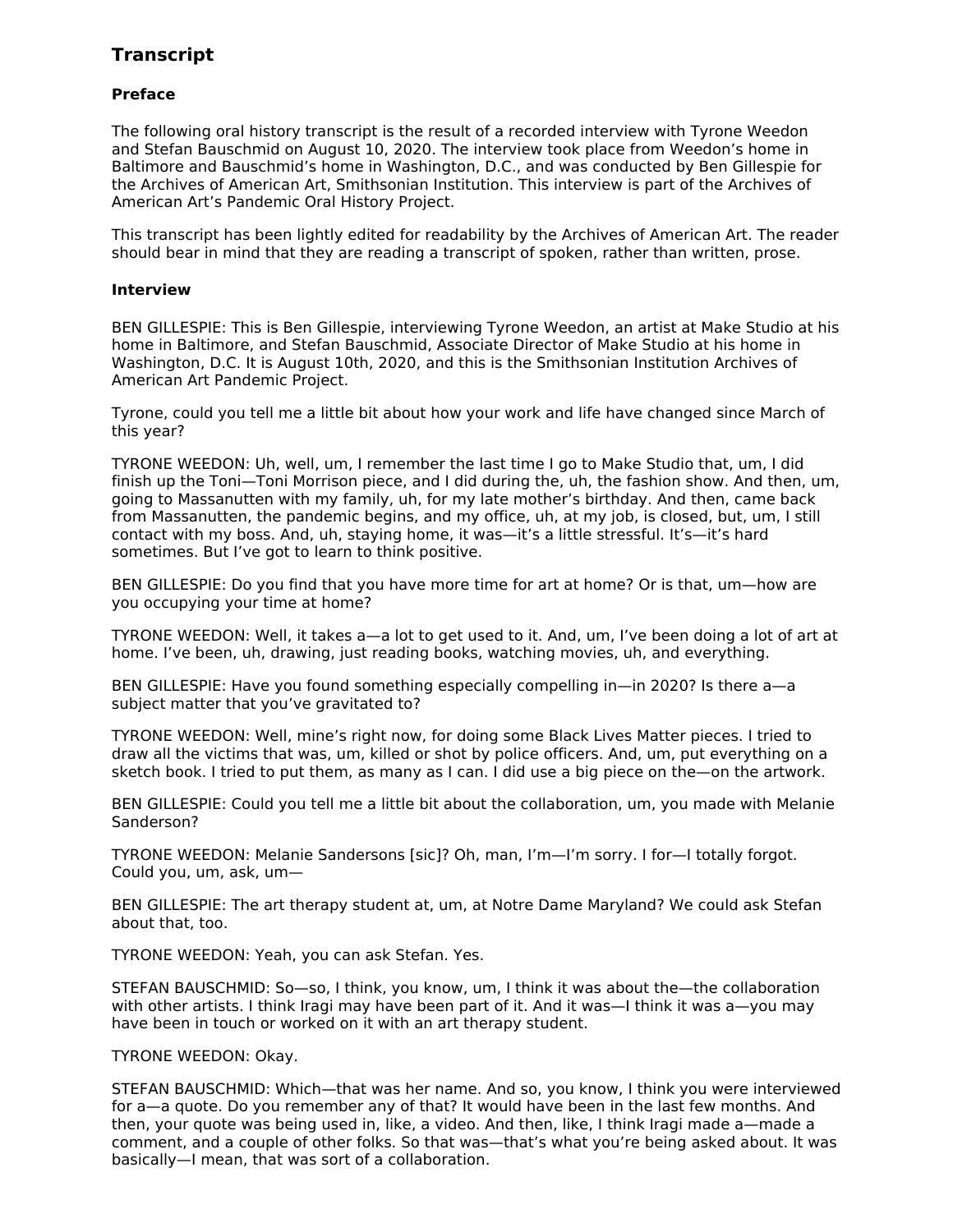BEN GILLESPIE : Mm-hmm [affirmative].

STEFAN BAUSCHMID: Yeah.

TYRONE WEEDON: Oh, okay.

STEFAN BAUSCHMID: Was there anything that you sort of remember about that that, sort of, stood out to you?

TYRONE WEEDON: The quote.

STEFAN BAUSCHMID: Well, just, you know, talking to that art therapy student about it? Like, working on that collaboration, is there anything that you remember? That—that you enjoyed? Or that meant—that was meaningful to you?

TYRONE WEEDON: Um, I actually enjoy—it's very therapeutic.

[00:04:55]

BEN GILLESPIE: Um, well, Tyrone, as you're—as you're reading and working at home, um, has what's been your favorite thing that you've read? Or what is, maybe, you feel, the most engaged during this time?

TYRONE WEEDON: Um, I watch, uh, Black documentaries about—about, um, police brutality, including, uh, 16 Shots. And, uh, we are understanding about Black Lives Matter. But right now, um, I focus on the book called, How to Be an Antiracist. Um, and everything.

BEN GILLESPIE: Well, what do you miss the most about your pre-quarantine life?

TYRONE WEEDON: Oh, to be honest, I totally miss having conversations with—with everybody. I miss, um, having lunch together with, uh, with the artists. And doing so much hard work. But but it's kind of, really, depressing and sad. Well, it's a good thing that—having a conversation, uh, with my family in the phone number. But this is my second time for using Zoom since, uh, having conversation with, uh, with people.

BEN GILLESPIE: And how are you staying in touch with your family, friends, colleagues, other artists you've worked with? Uh, is it mostly through Zoom?

TYRONE WEEDON: Yeah, I—I do a conversation with, uh, my family by phone calls. And doing some texts, uh, to, um, my colleagues.

BEN GILLESPIE: Yeah, that's a very different connection, though, versus seeing someone in person.

TYRONE WEEDON: Yeah.

BEN GILLESPIE: Um, well, Stefan, I'd like to ask you a little bit about Make Studio. Could you tell me about the—the challenges that Make Studio has faced during the pandemic?

STEFAN BAUSCHMID: Sure. So, um, one of the main, so the main challenge, sort of, right off the bat was how can we stay in touch with, you know, with our 30-some artists? Um, uh, and we're still kind of working out challenges with—with a few of them, you know, who are limited with their internet access and that—that sort of thing. Um, basically, we spent the first few weeks, uh, of the shutdown working on retooling what we offer the artists.

Um, and so, I think in April, we basically had, sort of, a skeleton that allowed us to—to reconnect, with everybody who was interested, via Zoom. So, we—we kind of started—you know, and it's obviously not the same as a regular studio session where, um, I think, the nature is—was —is—was different. And—and just, like, a normal studio day at Make Studios is usually six hours. So, when we started with those sessions, we basically worked on two and a half hours. Um, and kind of getting every—helping everybody get back into the groove. So, that was—that was the one side.

The other one was to, basically, work on ways to provide the artists with materials and supplies that they needed. So, one of my colleagues, Terri [Ball], actually, is on an ongoing basis, taking orders and requests from everybody. The, uh, text message or email, um—I think, in—in Tyrone's case, since—Tyrone has been a little bit apprehensive about Zoom, but he's getting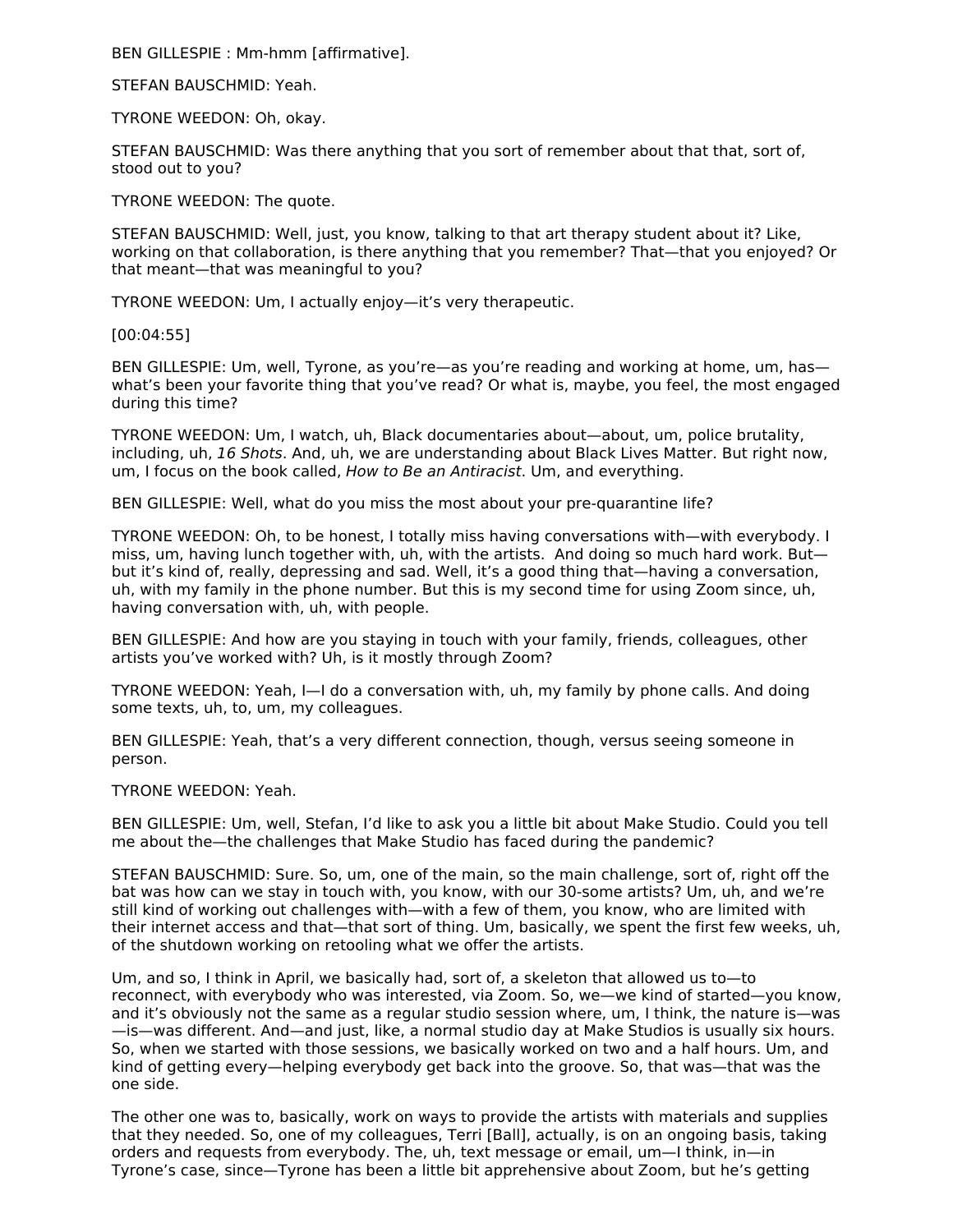into the groove, which I'm very happy about. So, I think he's gonna try and have regular art check-ins with me, at least. Um, but Terri has—has been supplying him with, uh, reference images, if I'm correct. Right, Tyrone?

TYRONE WEEDON: True.

STEFAN BAUSCHMID: Yeah. So, uh, basically, I think you have been sending Terri images that she is then going to print out for you on—on our studio color printer, because that's how you like to work.

[00:10:07]

Like, you like to have printed out visual references for your—for your art.

TYRONE WEEDON: Yes.

STEFAN BAUSCHMID: Um, and especially since you work a lot with—with portraiture, so uh—uh, there was a lot of ground to tackle. Especially with the nature of the pieces that you just mentioned. Like, you know, pieces around Black Lives Matter. You know, remembering, you know—

TYRONE WEEDON: Yes.

STEFAN BAUSCHMID: —people like—like George Floyd and—and so forth.

TYRONE WEEDON: Mm-hmm [affirmative].

STEFAN BAUSCHMID: And you—you have shared with me some of the initial sketches via text.

TYRONE WEEDON: Yes.

STEFAN BAUSCHMID: Which is how we've been staying in touch. So, yeah, we're using every channel at Make Studio that we can to—to stay connected with the artists who may not regularly go on Zoom. And that's been working pretty well, like everybody's pretty much has a cell phone or, you know, is on email.

TYRONE WEEDON: Or even a laptop.

STEFAN BAUSCHMID: Oh, yeah. And we—that's also been a way for us to actually collect art that has been finished. Um, because we're still adding new artwork, uh, to our online shops. Um, and it's been, you know, given that we haven't had any traditional, uh, exhibition opportunities, uh, we've been selling art regularly since—since March, basically. Uh, which has been encouraging. Um, so that's it, basically, for the—for the artists, in terms of just keeping something that resembles studio activities going.

Uh, the other piece is, at the moment, just—just moving forward with exhibitions. Um, we have since—since we had to, um, stop our regular operations, we've had since mounted three exhibitions. Uh, two of them were completely online. Tyrone was actually one artist featured in um, in a two artist show with a—a local artist who—excl—who, basically, makes art with makeup paint, um. And that's been pretty great. Um—

TYRONE WEEDON: Her name's Gloria.

STEFAN BAUSCHMID: Yeah. And, uh, currently still, we've had, uh—the show is coming down, I think, at the end of the week, of—of five Make Studio artists—women artists who were—who teamed up, all, you know, remotely, through online, uh, sessions on Zoom, with five, um, women artists that were Sondheim applicants. And so—so, they worked on art collaborations around voting, and, like, you know, the anniversaries of—of women's suffrage, but also, the Americans with Disabilities Act. And—and that's been, to me, really gratifying, to see that happen. Just how, you know, it's still possible to—to work on art projects and, maybe, try to have at least a small physical portion thereof. Um, but that exhibition has been—has getting local attention, which was really nice to see.

Um, and at the moment, um, we're already planning our next invitational, um, show, Cordially Invited, which—where we feature art by, uh, progressive art studios, such as Make Studio, that uh, nationally and internationally. And so, this—we've had, um, an online component of that in previous editions, and so, this year, I think that may be a very limited physical portion for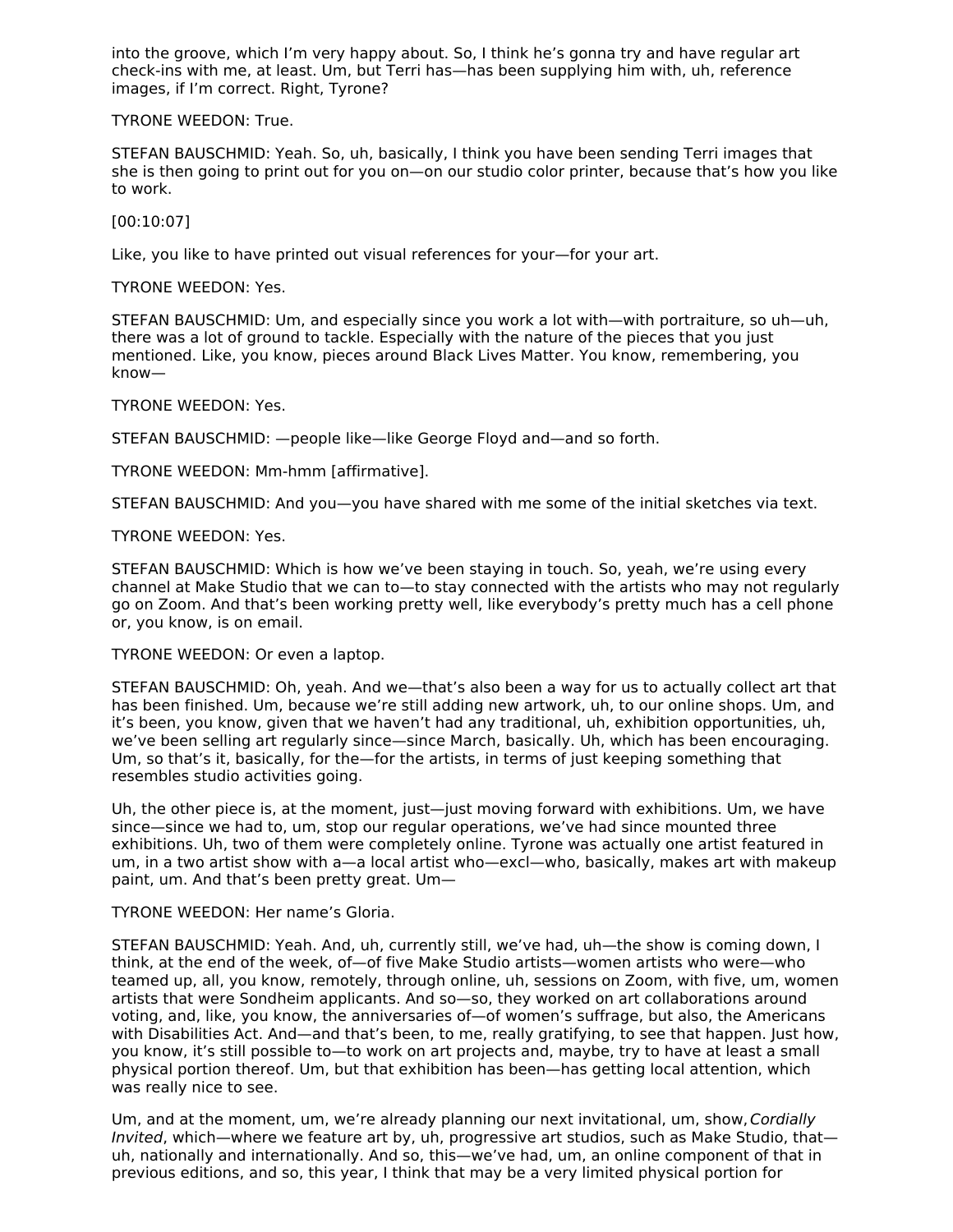domestic programs, but the majority of it will also be online. Um, and so, yeah, we're—we're making—basically making the best we can. Uh, we're, you know, um, working on, sort of, limiting the financial damage, uh, and—and surviving as a non-profit. Um, but so far, we've we've been managing pretty well, I would say.

BEN GILLESPIE: That's wonderful. Uh, could you tell me a little bit—have you noticed that artists have shifted mediums or subject matter over the course of 2020?

STEFAN BAUSCHMID: Um, it's been—it's—it differs from artist to artist. Uh, because everybody has a different workflow, and it's—it's a different—it's—it's different for me to, you know, to respond to their workflow.

#### [00:15:00]

Or to, in some cases, keep them motivated. Because you have, you know, I—with certain folks, um, I have to think about, you know, managing fatigue, for example, like, midday fatigue, and things like that. I mean, that's obviously easier to do in person than—than virtually. But, uh, with one artist in particular, we kind of, do a lot of—I don't want to use the term stream of consciousness. But I, basically, come up with—with ideas based around things that—that interest him at the—at any given moment. And we actually have a back channel that we use for that, with—with texting images back and forth, while we're on a Zoom call, because this—we usually have between like, two and six artists on—on any one session. Um, so that's—that's, like, one example.

Another one is, uh, where one artist is coming up with all these really interesting, uh, theme mashups, as he calls it. So, we've had things—we—there was a mashup project around, um, Grease and Hairspray, as the—the musicals theme, sort of, mixed together.

Another one, currently, is, um, Dr. Who and the next—the upcoming third Bill and Ted movie. Um, so, I think, for—for the most part, I would say everybody is kind of sticking with—with their preferences. Um, of course, the—the virus is—is a subject matter, and it has come up in—in certain pieces. Um, but I think, for the—for the most part, it is possible, which is something that —that I'm very interested in. Like, I'm, you know, even with these challenges that we're having at the moment, I'm—I'm trying not to, just sort of, fall back into the mode of teacher and teaching a class. Because really, that's not what the—what a regular studio day looks like. Like, everybody makes their own subject matter choices, and then I, as one of the staff, is basically there to—to provide support as needed. And so, I mean, that's sort of one of my main motivations to, kind of, keep that going as—as best as possible.

BEN GILLESPIE: Okay. And, Tyrone, I wanted to ask a little bit—do you—how—can you envision how your work might change as you're reading How to Be an Antiracist and, um, continuing under quarantine conditions? Do you feel, um—what sort of subject matter comes from that for you?

TYRONE WEEDON: Um, my focus on to be a—a better person. That's something that I'm working on. Treating people with respect. Learn how to appreciate life as it is. That's what I'm doing.

STEFAN BAUSCHMID: I have a quick question for—for Tyrone, because, I think, it would—that's sort of a—a good question to have. Because over the years, we've been working on, you know, kind of, helping you come out of your shell a little bit more. Like, you know, kind of, taking a step forward in—in—in public, which is what we're doing right now.

TYRONE WEEDON: Mm-hmm [affirmative].

STEFAN BAUSCHMID: But what would be interesting to me, Tyrone, is, I'm wondering, do you think that once—once everything's, sort of, back to normal, and we can interact, do you see yourself coming—being a little more forward with others? Or do you think you're just, kind of, gonna continue to be a little more reserved?

TYRONE WEEDON: A little reserved.

STEFAN BAUSCHMID: Okay.

TYRONE WEEDON: That's how I'd put it.

STEFAN BAUSCHMID: Yeah.